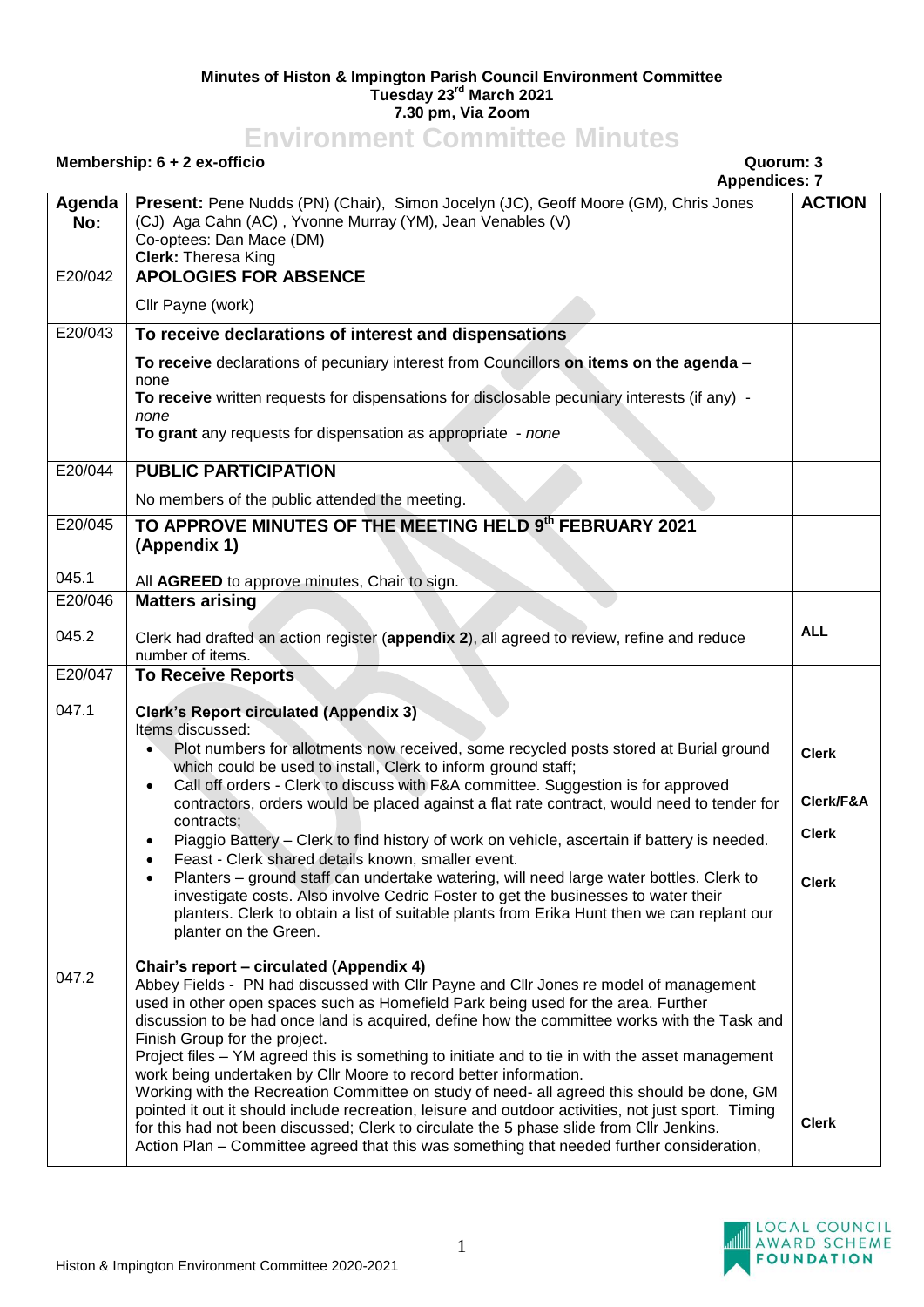| 047.3   | and should link into the three year planning exercise. The list could also include items that are<br>not necessarily projects but items that the committee would like to undertake. For the APM<br>committee chairs have been asked to prepare a five minute slot, PN suggested a photo<br>montage and voiceover of items, CJ and PN to create.<br><b>Tree Warden Report &amp; Allotments Report</b><br>No objections to any of the tree work requests from planning.<br>Emergency work at the Coppice – one more tree to be worked on, would only drop limbs<br>rather than fall over.<br>Resident requests received for issues at 31 The Coppice and Orchard Road.<br>Trees at the rear of Gatehouse Allotments have come down - need review for work. PN to<br>inform Clerk of work needed for possible action.<br>New plot holders at allotments working very hard. Only three vacant plots now at Gatehouse<br>Road, committee asked if these were not attractive and PN responded that they had large<br>amounts of bramble on them which could be actioned by ground staff or contractors, PN to<br>work with Clerk to address. | PN/CJ<br><b>PN</b><br><b>Clerk/PN</b> |
|---------|----------------------------------------------------------------------------------------------------------------------------------------------------------------------------------------------------------------------------------------------------------------------------------------------------------------------------------------------------------------------------------------------------------------------------------------------------------------------------------------------------------------------------------------------------------------------------------------------------------------------------------------------------------------------------------------------------------------------------------------------------------------------------------------------------------------------------------------------------------------------------------------------------------------------------------------------------------------------------------------------------------------------------------------------------------------------------------------------------------------------------------------|---------------------------------------|
| 047.4   | Sustainability Report. No written report received no action to report.                                                                                                                                                                                                                                                                                                                                                                                                                                                                                                                                                                                                                                                                                                                                                                                                                                                                                                                                                                                                                                                                 |                                       |
| 047.5   | <b>HICOP Report</b><br>Verbal update given. Pruning of all trees completed in a Covid compliant manner, including<br>those in Clay Close Lan, the Burial Ground and IVC. One tree replaced two to be replaced.<br>New bench to be installed which was paid for by Andy Wood from a local company.<br><b>HI Trees Report</b>                                                                                                                                                                                                                                                                                                                                                                                                                                                                                                                                                                                                                                                                                                                                                                                                            |                                       |
|         | 850 trees have now been planted in two blocks, eight varieties of trees. Third block being kept<br>for community planting, being kept for a year in order to break up the soil more where the<br>Highways England diggers were parked. Highways England to offer help in this matter.<br>Maintenance on the trees will be needed, with mowing between the trees, mulching and<br>keeping the weeds in check, and DM asked if the Parish Council could help with the mowing<br>on the area. The committee said it would reserve the right to come back to Dan on this.<br>Highways England has also returned to plant the area at the side of the A14.                                                                                                                                                                                                                                                                                                                                                                                                                                                                                  |                                       |
| 047.6   | <b>Rural Footpaths</b><br>Request had been made by a resident for a new footpath between the Gatehouse Road<br>allotments and the Bridleway. CJ had met with the landowner to discuss the possibility, but<br>landowner had suffered over winter with extra traffic over his land so did not want to discuss<br>any extra pathways at this time. CJ had further discussions with landowner regarding Parish<br>Council publicity of Country Code, areas possible for more tree planting, possible hedgerow<br>planting area. CJ suggested bringing forward a paper to discuss in depth, promoting respect<br>for the countryside. PN suggested funding some signs with the County Council to make<br>people aware of the code, and to map residents' ideas of footpaths that could be linked. PN<br>also noted a bridge near one that had previously been demolished should also be assessed<br>as appearing well worn. Signage is also being investigated for the well-used path at Gunn's<br>Lane with the Highways Committee.                                                                                                       | <b>CJ</b>                             |
| E20/048 | <b>Other Matters</b>                                                                                                                                                                                                                                                                                                                                                                                                                                                                                                                                                                                                                                                                                                                                                                                                                                                                                                                                                                                                                                                                                                                   |                                       |
| 048.1   | To discuss wording and options for the signage for the Tony Hiller statues as part of<br>the project                                                                                                                                                                                                                                                                                                                                                                                                                                                                                                                                                                                                                                                                                                                                                                                                                                                                                                                                                                                                                                   |                                       |
|         | A verbal update was received from CJ. There had been responses from residents both for and<br>against chalking being allowed on the sculptures but the great majority of the community had<br>been in favour of this established tradition being continued. JV raised concerns that the<br>chalking may lead to painting, but to date nothing more than chalking had occurred and a<br>regular weekly inspection of the sculptures was undertaken by ground staff. The committee<br>was therefore supportive of the wording on the signage remaining as per the current<br>temporary signs. The current quotation for signs fits within original Capital Bid budget.<br>Discussion was had on the final design to be adopted:<br>Current QR code on signs to be remove and space allowed for a future QR code linked<br>to the Sculpture Trail;<br>QR code is seen as being a way to also access more information on a sculpture as part<br>$\bullet$<br>of trail;                                                                                                                                                                     |                                       |

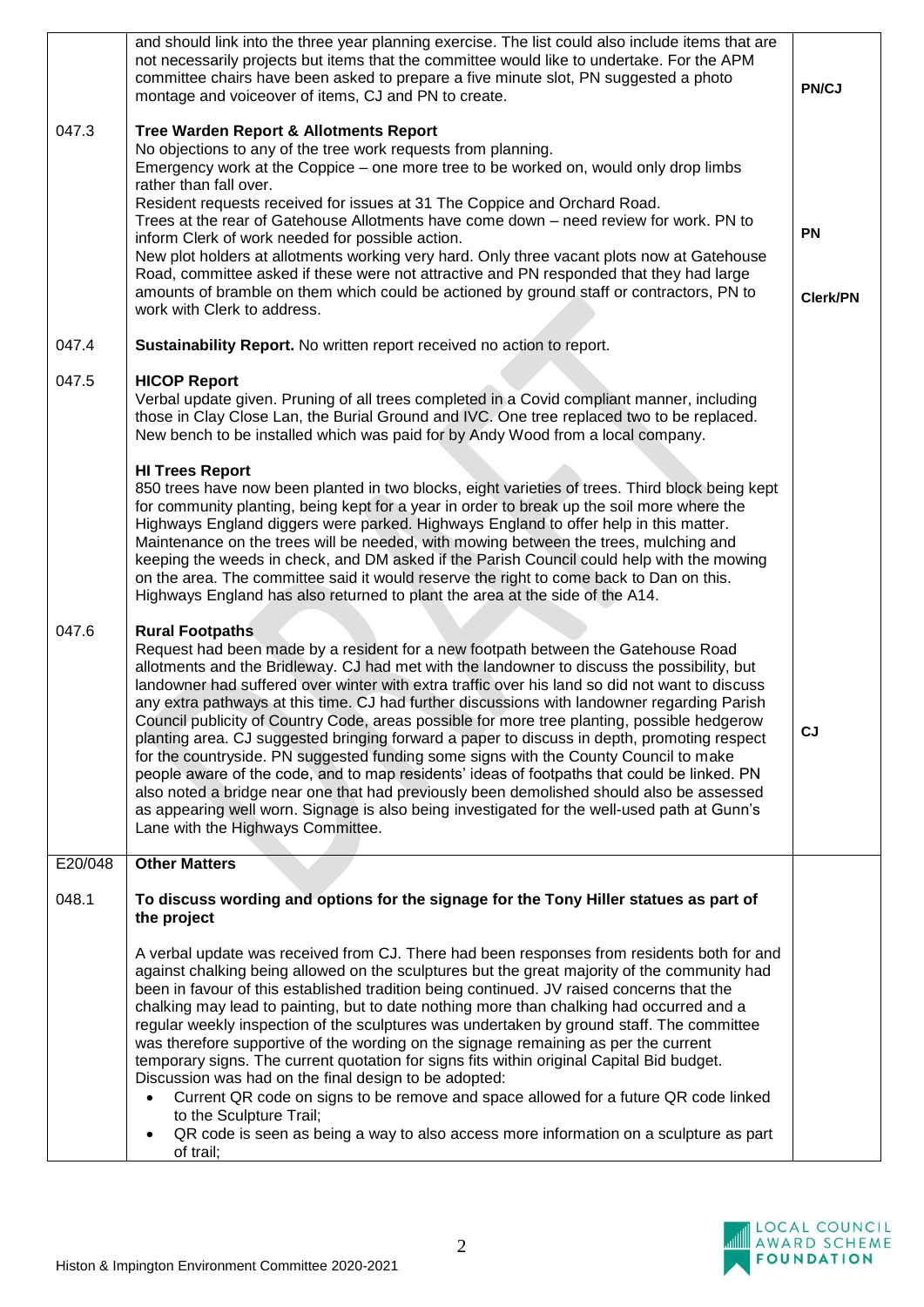|       | PN suggested size of sign was made the same as that for the Theories of Home<br>$\bullet$<br>sculptures;                                                                                                                                                                                                                                                                                                                                                                                                                                                                                                                                                                                                                                                                                                           |                 |
|-------|--------------------------------------------------------------------------------------------------------------------------------------------------------------------------------------------------------------------------------------------------------------------------------------------------------------------------------------------------------------------------------------------------------------------------------------------------------------------------------------------------------------------------------------------------------------------------------------------------------------------------------------------------------------------------------------------------------------------------------------------------------------------------------------------------------------------|-----------------|
|       | PN suggested that, following discussion for the Theories of Home signs in regard to<br>$\bullet$<br>colour suitability for dementia, similar colours are used such as white writing on a brown                                                                                                                                                                                                                                                                                                                                                                                                                                                                                                                                                                                                                     |                 |
|       | background.                                                                                                                                                                                                                                                                                                                                                                                                                                                                                                                                                                                                                                                                                                                                                                                                        |                 |
|       | CJ to work with Clerk on the permanent signs, obtaining further quotes from other contractors<br>such as Algar Signcraft. The committee also <b>agreed</b> that they were happy to include in the<br>order the sign for the Community Orchard sculpture, to be made with slight amendments but<br>the same structure.                                                                                                                                                                                                                                                                                                                                                                                                                                                                                              | <b>CJ/Clerk</b> |
| 048.2 | To accept current documentation and confirm continuing progressing documents to<br>finalise the Capital Bid project for the Glaze Pavilion/ Homefield Park electricity project,<br>so we ultimately have all the information to make an informed decision at the end -<br>papers attached (Appendix 5)                                                                                                                                                                                                                                                                                                                                                                                                                                                                                                             |                 |
|       |                                                                                                                                                                                                                                                                                                                                                                                                                                                                                                                                                                                                                                                                                                                                                                                                                    |                 |
|       | PN outlined the areas covered by the papers. CJ expressed concern that there seemed to be<br>lot of milestones still to be achieved on this project, and asked whether it should be considered<br>as a new project and be reassessed. One of the main issues was highlighted as the<br>resolution of the issue with the Deed and Covenant on the area, PN stated that she believed<br>the deeds were with the District Council, and that planning permission was not needed as it<br>was below relevant height and cubic capacity measures and could therefore come under<br>permitted development. PN had also asked the Planning Department to confirm if the work<br>undertaken so far was enough to constitute the project as being started before the date the<br>permission lapses on 3 <sup>rd</sup> April. |                 |
|       | Discussion on the item continues, covering the following:                                                                                                                                                                                                                                                                                                                                                                                                                                                                                                                                                                                                                                                                                                                                                          |                 |
|       | YM thanked Pene for clear documentation confirming it had helped her make a better<br>$\bullet$<br>informed decision about the project                                                                                                                                                                                                                                                                                                                                                                                                                                                                                                                                                                                                                                                                             |                 |
|       | CJ asked if this project should be considered alongside all the projects the committee<br>$\bullet$                                                                                                                                                                                                                                                                                                                                                                                                                                                                                                                                                                                                                                                                                                                |                 |
|       | wished to achieve over the coming financial years.                                                                                                                                                                                                                                                                                                                                                                                                                                                                                                                                                                                                                                                                                                                                                                 |                 |
|       | PN stated that items had been highlighted as needing confirmation, and wished the<br>$\bullet$<br>committee to give her the opportunity to give the information as requested so it can be<br>decided upon;                                                                                                                                                                                                                                                                                                                                                                                                                                                                                                                                                                                                         |                 |
|       | AC raised concerns that the project may not continue, having been involved in early<br>$\bullet$<br>discussions with residents where a need had been discussed;                                                                                                                                                                                                                                                                                                                                                                                                                                                                                                                                                                                                                                                    |                 |
|       | GM advised he still held concerns, including having an early consultation with the<br>$\bullet$<br>community, as having a wider consultation without any knowledge of costs would be<br>unhelpful;                                                                                                                                                                                                                                                                                                                                                                                                                                                                                                                                                                                                                 |                 |
|       | GM also suggested a detailed budget estimate was needed, and that this should be<br>done by a technical project manager rather than the workload falling on PN;                                                                                                                                                                                                                                                                                                                                                                                                                                                                                                                                                                                                                                                    |                 |
|       | The question was raised as to whether this area was greenbelt or a conservation area<br>$\bullet$<br>and whether the permitted development would then cover this;                                                                                                                                                                                                                                                                                                                                                                                                                                                                                                                                                                                                                                                  |                 |
|       | GM suggested going to F&A to seek approval to spend budget on seeking professional<br>$\bullet$                                                                                                                                                                                                                                                                                                                                                                                                                                                                                                                                                                                                                                                                                                                    |                 |
|       | advice to check the state of the pavilion so a cost for renovation could be obtained;<br>SJ suggested a meeting with the planning authorities to secure correct information;<br>$\bullet$                                                                                                                                                                                                                                                                                                                                                                                                                                                                                                                                                                                                                          |                 |
|       | YM suggested that there was no proof or evidence of public approval held;<br>$\bullet$                                                                                                                                                                                                                                                                                                                                                                                                                                                                                                                                                                                                                                                                                                                             |                 |
|       | YM suggested that the each milestone would need to be completed before the project<br>$\bullet$<br>could move forward, and that each was a tollgate at which the project could fail;                                                                                                                                                                                                                                                                                                                                                                                                                                                                                                                                                                                                                               |                 |
|       | GM suggested that some risks could not be mitigated, and that they were inherent in the<br>$\bullet$                                                                                                                                                                                                                                                                                                                                                                                                                                                                                                                                                                                                                                                                                                               |                 |
|       | structure and the location we were proposing to locate it;<br>AC described the Pavilion as a "back stage" area, rather than a stage, or possibly an art<br>$\bullet$                                                                                                                                                                                                                                                                                                                                                                                                                                                                                                                                                                                                                                               |                 |
|       | installation;                                                                                                                                                                                                                                                                                                                                                                                                                                                                                                                                                                                                                                                                                                                                                                                                      |                 |
|       | CJ highlighted that the Pavilion was not being presented as an art installation, and that<br>$\bullet$<br>the community needed to identify it as that and agree the costs it would be to achieve it,<br>as otherwise residents would lose faith in what the Parish Council does;                                                                                                                                                                                                                                                                                                                                                                                                                                                                                                                                   |                 |
|       | CJ suggested reassessing the project in the new financial year with regard to all the<br>$\bullet$                                                                                                                                                                                                                                                                                                                                                                                                                                                                                                                                                                                                                                                                                                                 |                 |
|       | projects it was hoped to achieve;<br>PN said she was disappointed these issues had not been raised when papers were first<br>$\bullet$<br>circulated, and was trying to give information so an informed decision could be made.                                                                                                                                                                                                                                                                                                                                                                                                                                                                                                                                                                                    |                 |
|       | CJ proposed an amended motion: The committee notes the current documentation and                                                                                                                                                                                                                                                                                                                                                                                                                                                                                                                                                                                                                                                                                                                                   |                 |

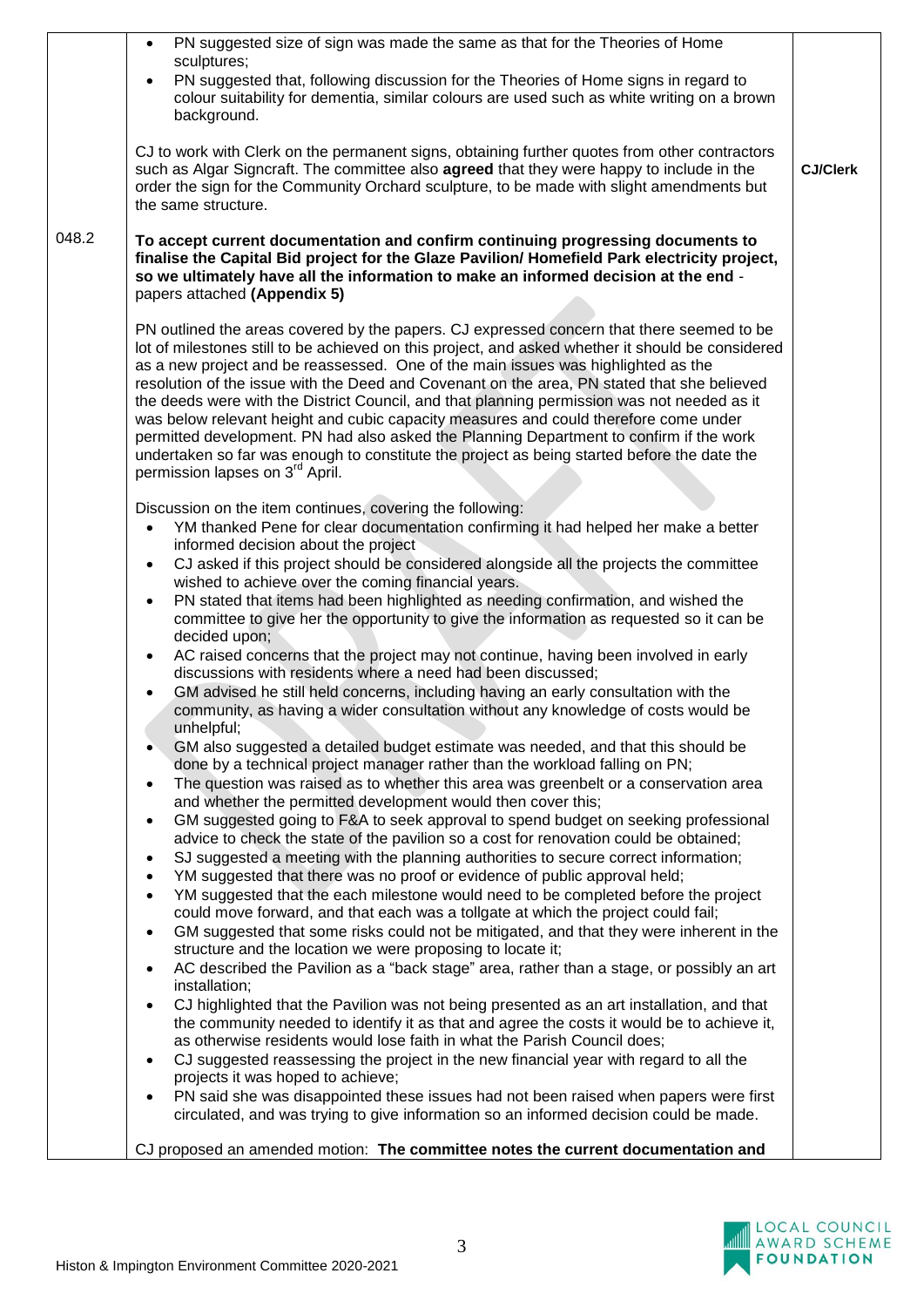|       | the progress update. It observes that there are a significant number of milestone tasks<br>yet to be initiated and completed. Mindful that it is nearly a new financial year and there<br>is an ambitious program of projects that the Environment Committee has planned, the<br>Committee should therefore determine the priority of the Glaze Pavilion project<br>alongside the other projects, which could include whether it is discontinued.                                                                                                                                                                                 |
|-------|-----------------------------------------------------------------------------------------------------------------------------------------------------------------------------------------------------------------------------------------------------------------------------------------------------------------------------------------------------------------------------------------------------------------------------------------------------------------------------------------------------------------------------------------------------------------------------------------------------------------------------------|
|       | The committee voted to accept the amended motion; Cllr Jones proposed, Cllr Jocelyn<br>seconded, four voted in favour, three voted against, motion was accepted.<br>The committee then voted for the amended motion; Cllr Jones proposed, Cllr Jocelyn<br>seconded. Four voted in favour, three voted against, and the amended motion was carried.                                                                                                                                                                                                                                                                                |
|       | The committee will hold a workshop as soon as possible in order to review the priority of<br>projects to be delivered, and bring any decisions to the next committee meeting for a vote.                                                                                                                                                                                                                                                                                                                                                                                                                                          |
|       | Clerk noted that at the F&A committee meeting the Chair had said that committees had to<br>focus on those projects they wanted to deliver in the upcoming financial year to ensure the<br>best use of funds was achieved.                                                                                                                                                                                                                                                                                                                                                                                                         |
| 048.3 | To accept current documentation and confirm continuing progressing docs to finalise<br>the Capital Bid for Crossing Keeper's Hut Oak Shelter Capital Bid - papers attached<br>(Appendix 6)                                                                                                                                                                                                                                                                                                                                                                                                                                        |
|       | PN advised that funds were available form the specified reserve to complete this project which<br>had begun when the hut had been moved. The installation of electricity into the area had been<br>funded from Section 106 monies. The shelter is one part of the improvements originally<br>planned for the areas, and other parts may need funding from other bids. PN outlined the<br>scope and milestones of the project.                                                                                                                                                                                                     |
|       | Further discussion followed, covering the following;<br>JV stated that she supported the project, and suggested all quotes would need to be<br>$\bullet$<br>refreshed;<br>PN asked if any holes had been seen in the risk assessment;<br>$\bullet$                                                                                                                                                                                                                                                                                                                                                                                |
|       | CJ raised concerns over the residential development of the area and whether this needed<br>$\bullet$<br>to be factored in when considering this bid;<br>GM raised concerns about an open structure, the security of the site and demand for this<br>$\bullet$<br>structure, and whether new residents would appreciate being co-opted into helping with<br>security issues;                                                                                                                                                                                                                                                       |
|       | JV stated it was for the committee to make the decision, not any new residents;<br>YM stated she did not feel she had all the information needed to decide on whether this<br>should go forward, and that it should be considered alongside other items in the three year<br>plan for prioritisation.                                                                                                                                                                                                                                                                                                                             |
|       | CJ felt that this project was affected with the same questions as the previous project. CJ<br>proposed the following amendment to the motion: The Committee notes the current<br>documentation and the progress update. It observes that there are a number of<br>milestone tasks yet to be initiated and completed. Mindful that it is nearly a new<br>financial year and there is an ambitious program of projects that the Environment<br>Committee has planned, the Committee should therefore determine the priority of the<br>enhancement project at The Copse and the area around the CKH alongside the other<br>projects. |
|       | The committee voted to accept the amended motion, Cllr Jones proposed, Cllr Murray<br>seconded, four voted in favour, three voted against, motion was accepted.<br>The committee then voted for the amended motion, Cllr Jones proposed, Cllr Murray<br>seconded. Four voted in favour, three voted against, and the amended motion was carried.<br>The committee will hold a workshop as soon as possible in order to review the priority of<br>projects to be delivered, and bring any decisions to the next committee meeting for a vote                                                                                       |
| 048.4 | To receive update on Theories of Home Jelly Sculptures regarding issues identified and<br>decision on how to proceed - item not discussed                                                                                                                                                                                                                                                                                                                                                                                                                                                                                         |
| 048.5 | To receive update on various issues with grass cutting contractor, including report                                                                                                                                                                                                                                                                                                                                                                                                                                                                                                                                               |